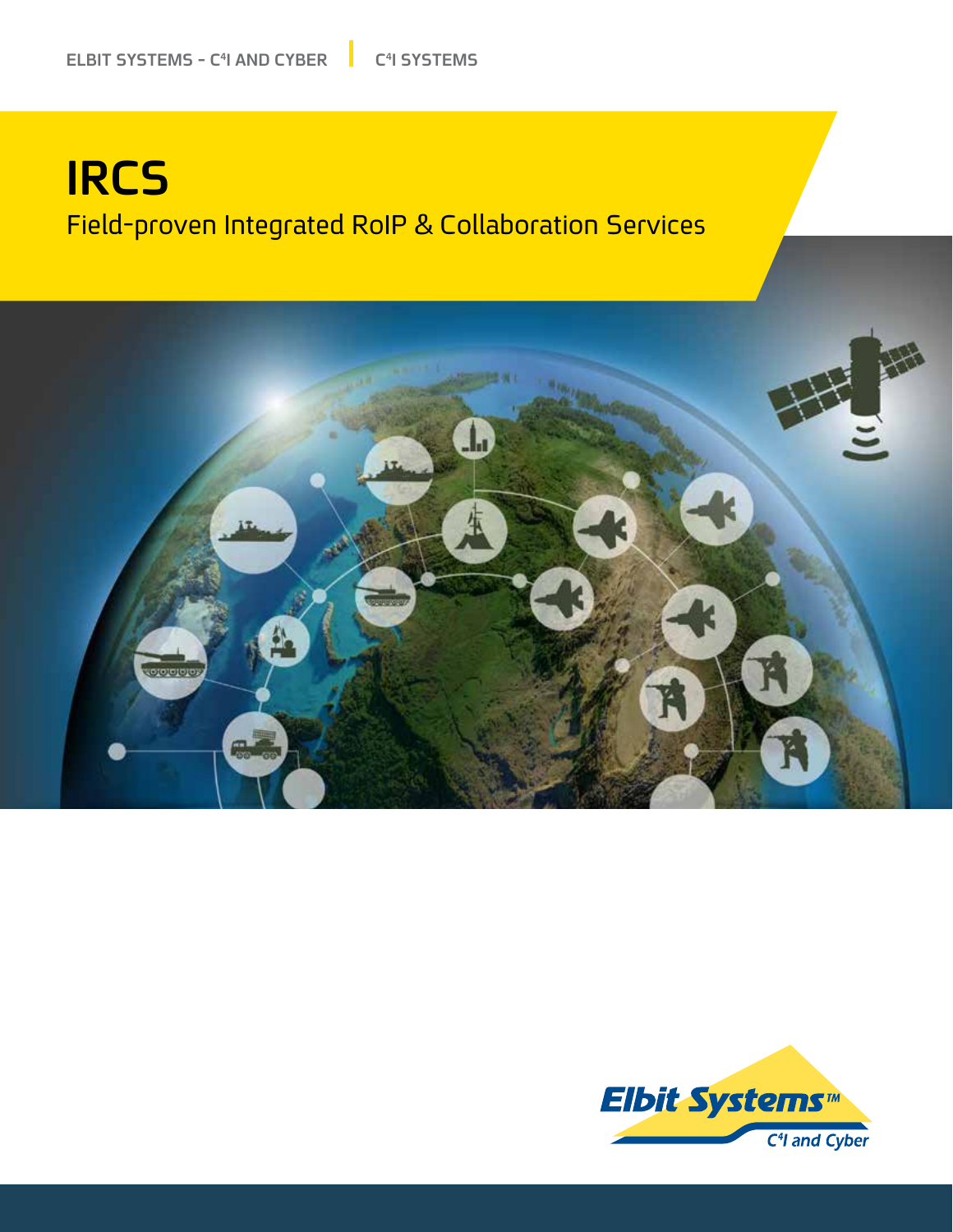# **IRCS** Field-proven Integrated RoIP & Collaboration Services

Elbit Systems' IRCS is an advanced military communication system enabling direct voice and data communication among command posts and front-line forces. IRCS facilitates direct communication among a broad range of radios Channel radio Relays, LAN, WAN, PABX, satellite and cellular and communication devices including VHF, HF and Multinetworks. IRCS utilizes advanced VoIP (Voice over IP) and RoIP (Radio over IP) technologies.

Improved command and control - IRCS enables all echelons from high-ranking commanders down to the individual soldier in the field to directly communicate with anyone in the military network. The result is a dramatic improvement in both command and control and operational coordination, providing commanders and decision makers with a complete picture of operations and events in real time.

Seamless communications - With IRCS, all messages voice, video, e-mail and other data communications are automatically routed through the optimal communication hub. In order to establish a connection, all that is required is to key the requested station or enter its subscriber ID.

### **Every point to any point communications:**

#### **IRCS** provides military personnel at all levels and at any location with direct command and control of every event

 $1$  – An officer at General HQ can directly call and receive reports from Special Forces, operating thousands of kilometers away, with the use of an IP or analog telephone or the IRCS Access application on a PC.

 $2 - A$  tank commander using a VHF radio can send combat photographs directly to his commander's computer at division HQ. The command can also receive essential satellite reconnaissance images split seconds after they have been captured.

 $3$  – A physician on a Medevac mission can directly report the types of injuries to the receiving hospital's medical .personnel

4 - Using any radio transceiver, a rapid intervention unit combatant can directly communicate and pass instruction and information to a wide range of operating forces and personnel including commanders at HQ, attack aircrafts, artillery units, battle ships, etc.

IRCS overcomes the slow and cumbersome networks which characterize existing military communications and provides fast, automatic and direct operational connectivity.

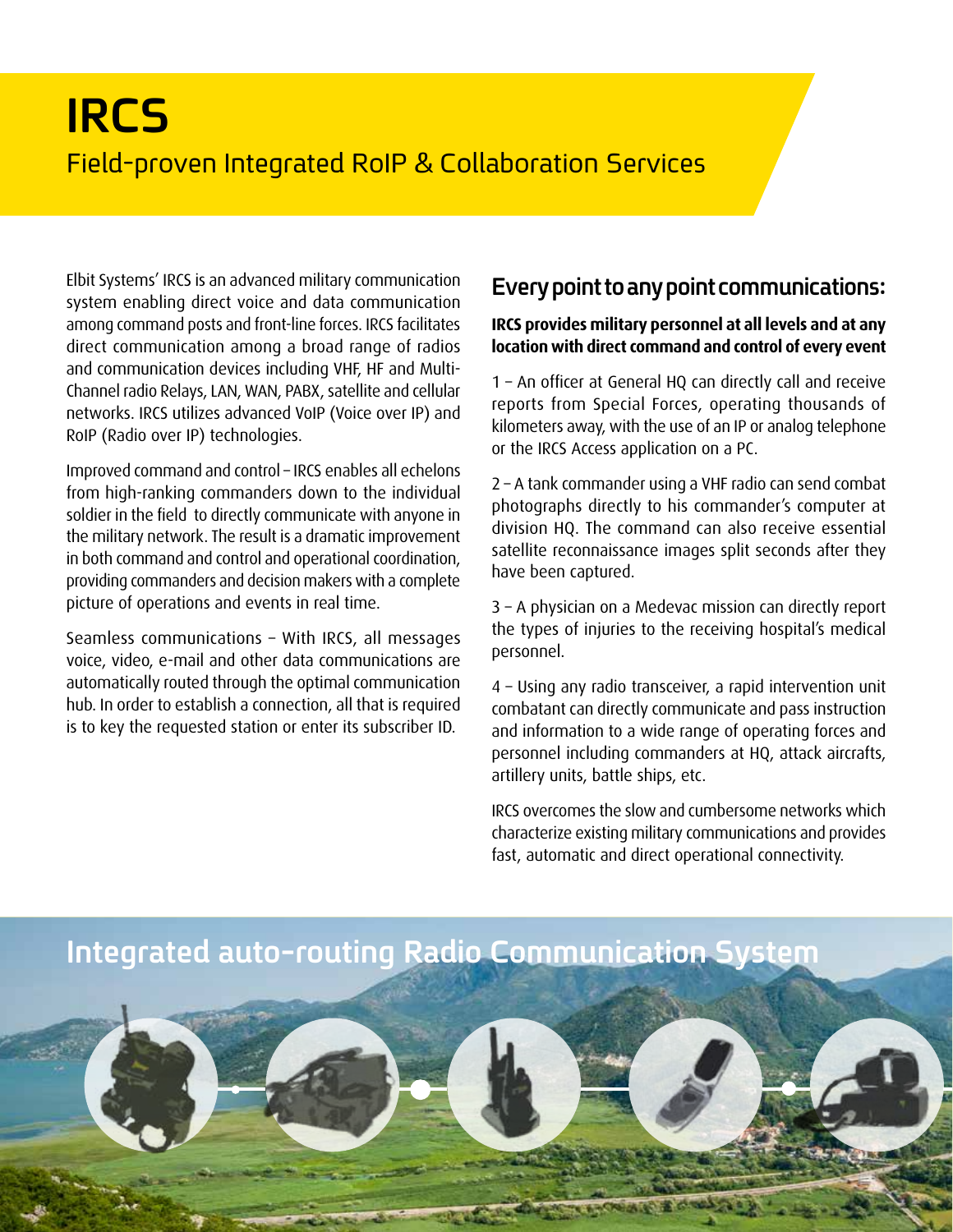# **services IRCS**

### **Voice, data and video communications**

- Seamless voice and data communications across all levels of the military network.
- Video sessions via broadband networks.
- Fast connection by selecting destination name or ID.

### **System management capabilities**

#### **IRCS** remote control capabilities enable system administrators to:

- Conduct performance evaluation and built-in tests
- Update configurations
- Program radio parameters
- Manage and distribute encryption and frequency-hopping keys
- Automatic distribution of site data
- Maintain IRCS communication devices

All IRCS management functions can be performed from almost any element located within the system. Various management functions such as distribution of encryption and frequency hopping-keys can be executed automatically or at specified intervals.

IRCS' automatic communication logs, track and record every communication link made within the system, provide military commanders and other decision makers with essential information. These records can then be used to investigate a specific operation or event, improve command and control and maximize efficiency.

# **IRCS** offers armed forces other<br>essential benefits:

- Integrates the strategic and tactical communication needs of all branches of the military into one seamless system
- Enables user-friendly voice and data services based on a proven and already deployed operational system.
- Voice recordings and debriefings
- Integrates the military communication system with other operational networks critical for disaster recovery .operations
- Provides maximum communication flexibility, allowing real-time adjustment to meet changing operational scenario
- Saves resources and equipment by eliminating the need for multiple communication systems
- Maximizes the overall reliability and survivability; each communication hub serves as a backup for every other hub within the IRCS
- Operates with both modern, legacy and older-model radios
- Allows for gradual and scalable implementation
- Embeds cutting edge voice and radio IP (VoIP and RoIP) technologies and protocols

### **IRCS building blocks**

- Elbit Systems' CCT (Communications and Control Terminal) / Tactical CCT
- Elbit Systems' NAT (Network Access Terminal) / Tactical NAT
- DTMF / cellular and IP telephones
- $\cdot$  Satellite terminals
- Stand-alone radio equipment (HF, VHF, UHF)
- Elbit Systems' TMR (Tactical Multimedia Router for fixed or tactical environments)
- iTalk, iMail and iNMs applications
- VoIP technology and push-to-talk (PTT)
- Audio switching capabilities
- Voice conferencing
- Video and Chat
- Multicast groups management
- Voice relay between radio networks
- Simultaneous operation of multiple radio nets
- · Enables full control over radio equipment
- Proven operating interfaces with more than 40 different types of radios worldwide